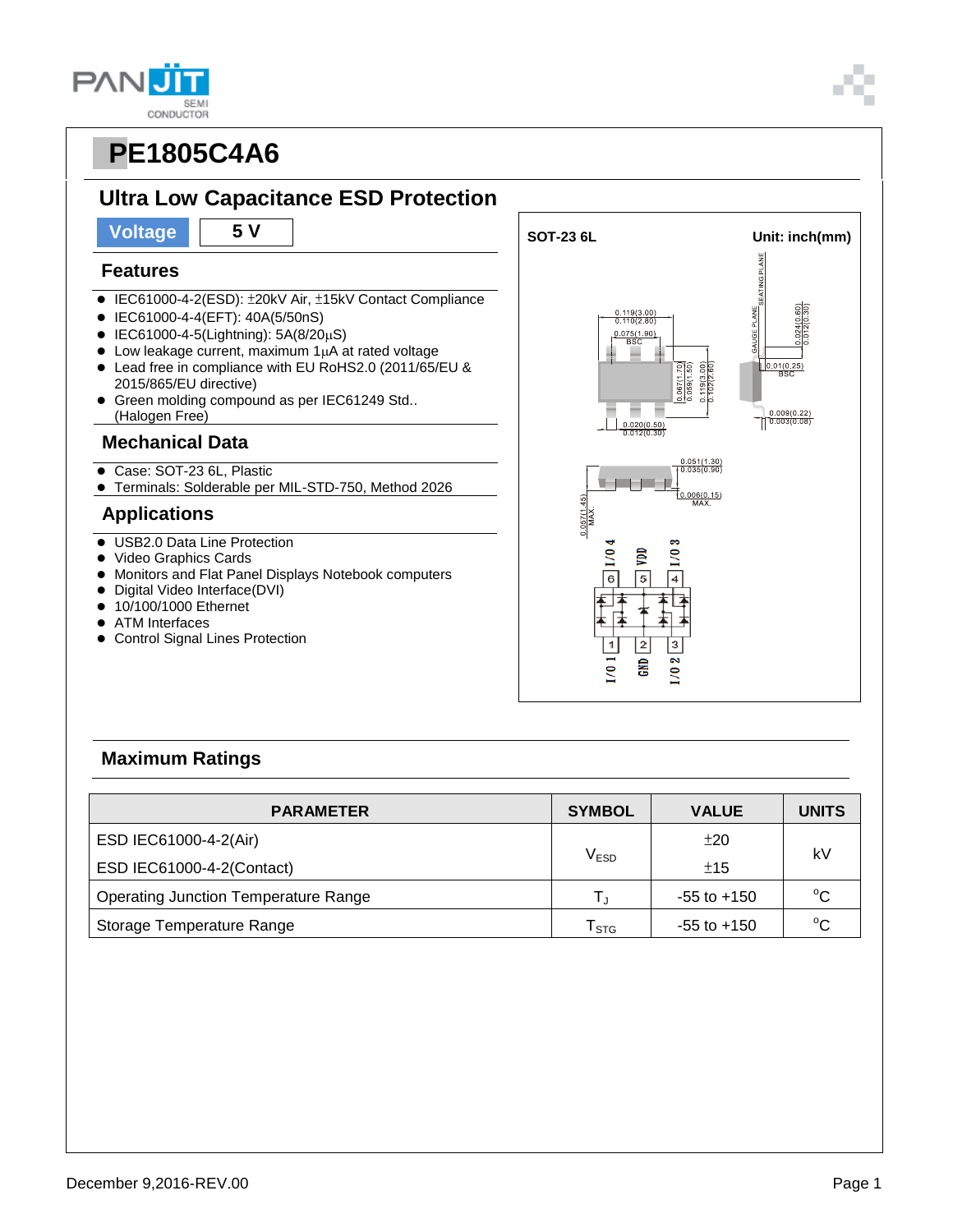

#### **Electrical Characteristics**

| <b>PARAMETER</b>                   | <b>SYMBOL</b>           | <b>TEST CONDITION</b>                                            | MIN. | TYP. | MAX.            | <b>UNITS</b> |
|------------------------------------|-------------------------|------------------------------------------------------------------|------|------|-----------------|--------------|
| Reverse Stand-Off Voltage (Note 1) | <b>V</b> <sub>RWM</sub> |                                                                  |      |      | 5               | V            |
| Reverse Breakdown Voltage          | $V_{BR}$                | $I_{BR}$ =1mA, Pin5 to Pin2                                      | 6    |      | 9               | V            |
| Reverse Leakage Current            | l <sub>R</sub>          | $V_R = 5.0V$                                                     |      |      | 1               | μA           |
| <b>Forward Voltage</b>             | $V_F$                   | $I_F = 1 \text{mA}$ , Pin2 to Pin5                               | ۰    |      | 1               | V            |
| <b>Clamping Voltage</b>            | $V_{CL}$                | $I_{PP} = 1A$ , $t_P = 8/20 \mu s$ ,<br>any I/O pin to Pin2      |      |      | 12 <sup>2</sup> | V            |
|                                    |                         | $I_{PP} = 5A$ , $t_P = 8/20 \mu s$<br>any I/O pin to Pin2        |      |      | 20              |              |
| Off State Junction Capacitance     | $C_{J}$                 | OVdc Bias f=1MHz,<br>Between any I/O pins to<br>Pin <sub>2</sub> |      |      | 0.8             | рF           |
|                                    |                         | OVdc Bias f=1MHz,<br>Between any I/O pins                        |      |      | 0.4             |              |

Note : 1.A transient suppressor is selected according to the working peak reverse voltage(V<sub>RWM</sub>), which should be equal to or greater than the DC or continuous peak operation voltage level.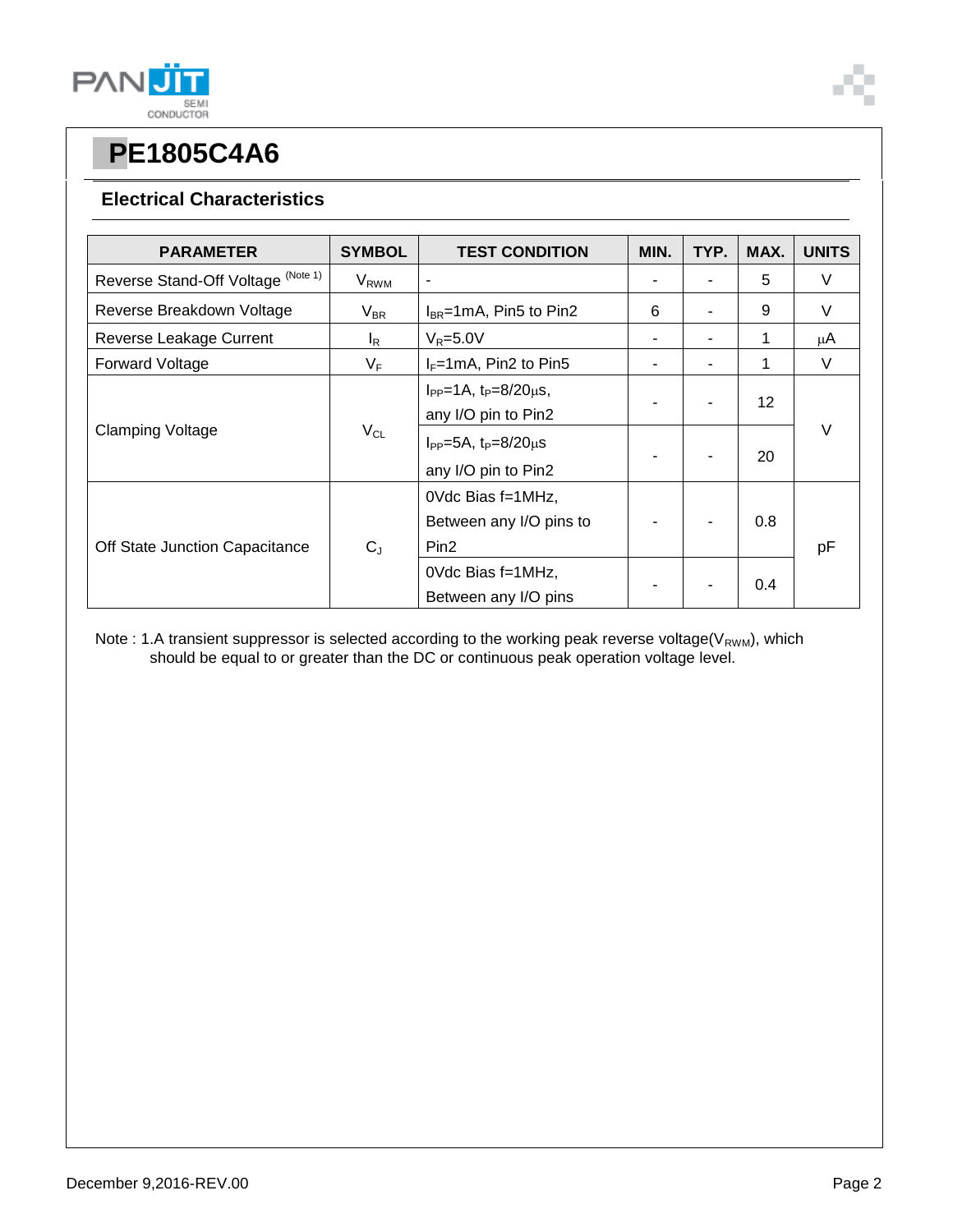December 9,2016-REV.00 Page 3





### **PE1805C4A6**

**TYPICAL CHARACTERISTIC CURVES**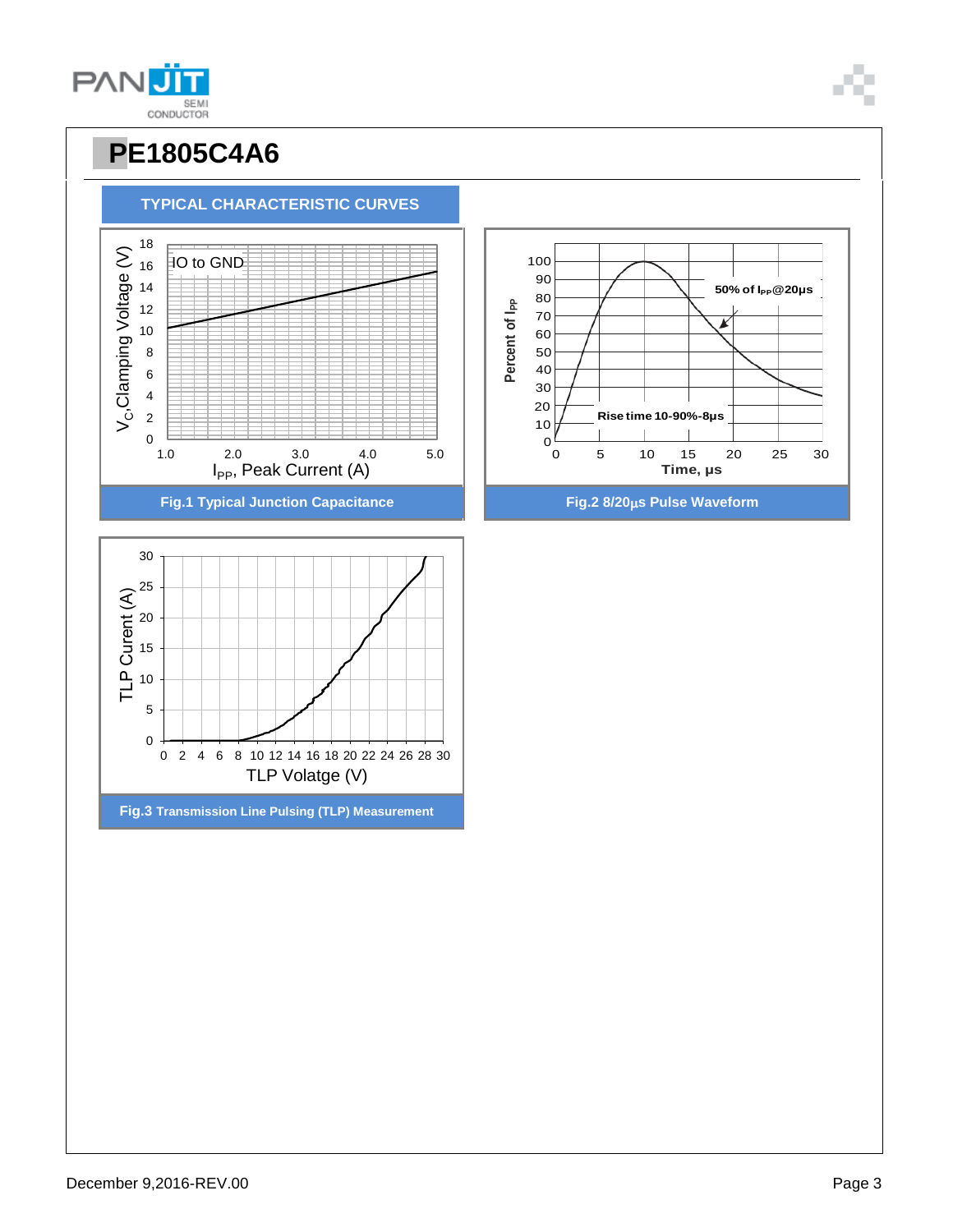

### **PART NO PACKING CODE VERSION**

| <b>Part No Packing Code</b> | Package Type | <b>Packing Type</b>  | <b>Marking</b> | <b>Version</b> |
|-----------------------------|--------------|----------------------|----------------|----------------|
| PE1805C4A6 R1 00001         | SOT-23 6L    | $3K$ pcs / $7"$ reel | C2B            | Halogen free   |
| PE1805C4A6_R2_00001         | SOT-23 6L    | 10K pcs / 13" reel   | C2B            | Halogen free   |

#### **MOUNTING PAD LAYOUT**